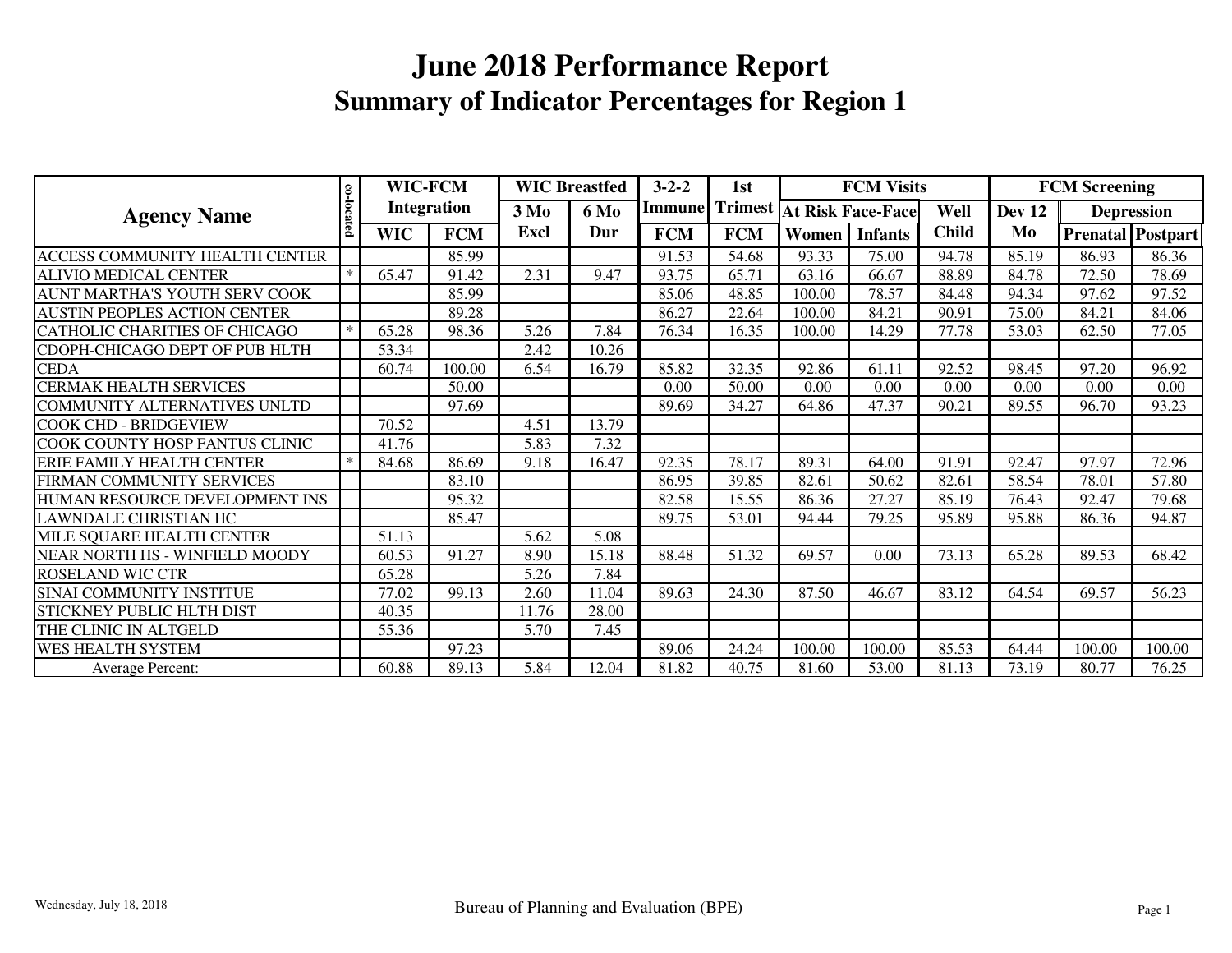|                                       |            | <b>WIC-FCM</b><br><b>Integration</b> |            | <b>WIC Breastfed</b>     |       | $3 - 2 - 2$   | 1st            |                          | <b>FCM Visits</b> |              | <b>FCM Screening</b> |        |                          |
|---------------------------------------|------------|--------------------------------------|------------|--------------------------|-------|---------------|----------------|--------------------------|-------------------|--------------|----------------------|--------|--------------------------|
| <b>Agency Name</b>                    |            |                                      |            | 3 M <sub>0</sub><br>6 Mo |       | <b>Immune</b> | <b>Trimest</b> | <b>At Risk Face-Face</b> |                   | Well         | Dev 12               |        | <b>Depression</b>        |
|                                       | co-located | <b>WIC</b>                           | <b>FCM</b> | Excl                     | Dur   | <b>FCM</b>    | <b>FCM</b>     | Women                    | <b>Infants</b>    | <b>Child</b> | Mo                   |        | <b>Prenatal Postpart</b> |
| AUNT MARTHA'S YOUTH SERV KANE         |            | 99.16                                | 97.77      | 5.56                     | 25.71 | 85.49         | 58.90          | 100.00                   | 90.91             | 93.07        | 96.10                | 93.75  | 97.83                    |
| <b>BOONE CHD</b>                      |            | 100.00                               | 99.66      | 9.43                     | 13.51 | 90.22         | 50.00          | 100.00                   | 100.00            | 92.45        | 96.30                | 96.55  | 94.44                    |
| <b>CARROLL CHD</b>                    |            | 100.00                               | 98.28      | 38.46                    | 25.00 | 80.00         | 70.00          | 100.00                   | 100.00            | 78.57        | 100.00               | 83.33  | 87.50                    |
| <b>DEKALB CHD</b>                     |            | 99.35                                | 100.00     | 15.31                    | 16.46 | 82.81         | 52.34          | 90.00                    | 83.33             | 94.74        | 93.75                | 100.00 | 95.19                    |
| <b>DUPAGE CHD</b>                     |            | 98.22                                | 99.18      | 15.41                    | 26.41 | 85.56         | 57.82          | 89.32                    | 90.76             | 94.12        | 96.75                | 99.68  | 99.24                    |
| <b>GREATER ELGIN FAMILY CARE CNTR</b> |            |                                      | 89.42      |                          |       | 85.51         | 72.98          | 95.74                    | 75.68             | 92.68        | 79.55                | 99.39  | 92.00                    |
| <b>GRUNDY CHD</b>                     |            | 99.44                                | 98.84      | 10.00                    | 11.54 | 83.33         | 57.14          | 100.00                   | 100.00            | 88.89        | 92.31                | 100.00 | 100.00                   |
| KANKAKEE CHD-BRADLEY                  |            | 99.88                                | 99.89      | 6.21                     | 16.13 | 81.03         | 60.34          | 72.22                    | 76.00             | 90.20        | 98.94                | 87.65  | 93.87                    |
| <b>KENDALL CHD</b>                    |            | 94.39                                | 96.48      | 15.79                    | 22.50 | 86.44         | 55.00          | 100.00                   | 100.00            | 75.61        | 47.06                | 100.00 | 92.86                    |
| <b>LAKE CHD</b>                       |            | 98.79                                | 97.16      | 11.62                    | 20.50 | 82.55         | 49.89          | 76.06                    | 52.25             | 88.30        | 77.44                | 75.26  | 76.38                    |
| <b>LEE CHD</b>                        |            | 100.00                               | 99.12      | 23.33                    | 17.86 | 82.14         | 60.00          | 93.33                    | 100.00            | 97.22        | 100.00               | 87.50  | 96.43                    |
| <b>MCHENRY CHD</b>                    |            | 99.25                                | 99.70      | 16.96                    | 20.83 | 84.78         | 71.32          | 100.00                   | 84.44             | 97.01        | 98.21                | 93.00  | 78.39                    |
| <b>OGLE CHD</b>                       |            | 99.51                                | 98.52      | 26.47                    | 33.33 | 92.06         | 28.00          | 90.91                    | 85.71             | 100.00       | 100.00               | 95.00  | 95.45                    |
| <b>STEPHENSON CHD</b>                 |            | 99.77                                | 99.79      | 18.95                    | 21.43 | 96.97         | 43.10          | 88.89                    | 75.00             | 97.56        | 100.00               | 100.00 | 100.00                   |
| <b>VNA FOX VALLEY</b>                 |            | 91.50                                | 98.54      | 10.54                    | 18.61 | 85.32         | 47.35          | 83.02                    | 68.97             | 91.95        | 96.95                | 99.55  | 96.76                    |
| <b>WELL CHILD CONFERENCE</b>          |            | 83.05                                |            | 9.19                     | 15.02 |               |                |                          |                   |              |                      |        |                          |
| <b>WHITESIDE CHD</b>                  |            | 100.00                               | 100.00     | 0.00                     | 3.13  | 86.32         | 49.21          | 92.86                    | 87.04             | 80.52        | 97.30                | 100.00 | 100.00                   |
| WILL CHD                              |            | 66.64                                | 84.21      | 14.64                    | 24.59 | 93.52         | 54.29          | 0.00                     | 0.00              | 94.44        | 91.67                | 0.00   | 90.00                    |
| <b>WINNEBAGO CHD</b>                  |            | 70.40                                | 95.95      | 6.13                     | 11.40 | 90.91         | 80.00          | 0.00                     | 0.00              | 90.91        | 83.78                | 0.00   | 90.00                    |
| <b>Average Percent:</b>               |            | 94.41                                | 97.36      | 14.11                    | 19.11 | 86.39         | 56.54          | 81.80                    | 76.12             | 91.01        | 91.45                | 83.93  | 93.13                    |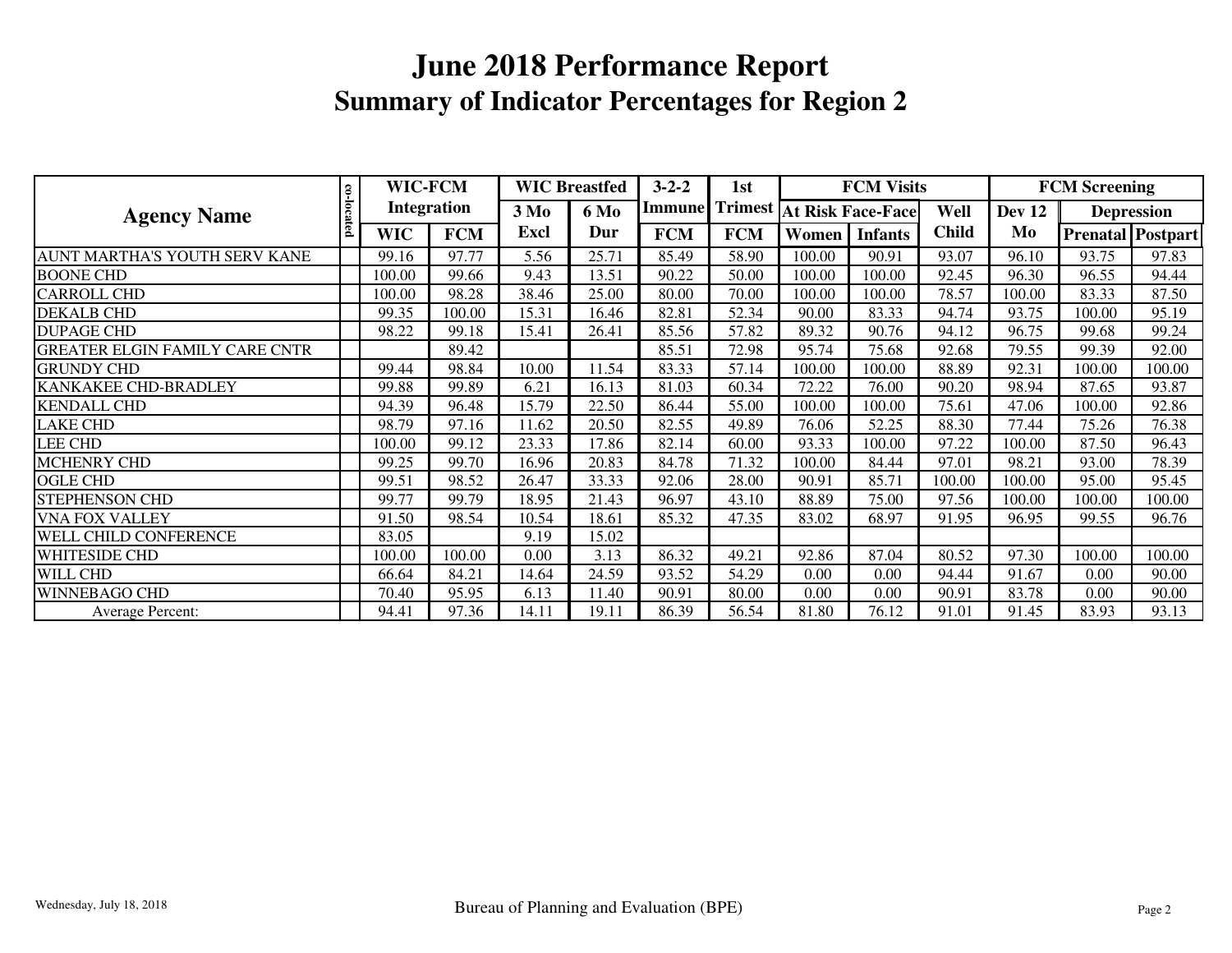| <b>Agency Name</b>               |            | WIC-FCM<br>Integration |            | <b>WIC Breastfed</b> |             | $3 - 2 - 2$ | 1st        |                                         | <b>FCM Visits</b> |              |               | <b>FCM Screening</b> |                          |  |
|----------------------------------|------------|------------------------|------------|----------------------|-------------|-------------|------------|-----------------------------------------|-------------------|--------------|---------------|----------------------|--------------------------|--|
|                                  |            |                        |            | 3 M <sub>0</sub>     | <b>6 Mo</b> |             |            | <b>Immune Trimest At Risk Face-Face</b> |                   | Well         | <b>Dev 12</b> | <b>Depression</b>    |                          |  |
|                                  | co-located | <b>WIC</b>             | <b>FCM</b> | Excl                 | Dur         | <b>FCM</b>  | <b>FCM</b> | Women                                   | <b>Infants</b>    | <b>Child</b> | Mo            |                      | <b>Prenatal Postpart</b> |  |
| <b>BUREAU COUNTY HEALTH DEPT</b> |            | 73.37                  |            | 15.15                | 33.33       |             |            |                                         |                   |              |               |                      |                          |  |
| <b>CHAMPAIGN-URBANA PHD</b>      |            | 99.02                  | 99.91      | 10.38                | 14.93       | 93.08       | 36.96      | 83.67                                   | 77.46             | 95.76        | 100.00        | 79.79                | 92.86                    |  |
| <b>FORD CHD</b>                  |            | 100.00                 | 100.00     | 4.35                 | 0.00        | 90.38       | 38.46      | 37.50                                   | 45.45             | 95.65        | 83.33         | 100.00               | 42.86                    |  |
| <b>FULTON CHD</b>                |            | 99.59                  | 100.00     | 8.70                 | 12.90       | 85.26       | 39.39      | 68.75                                   | 63.64             | 97.87        | 100.00        | 100.00               | 43.75                    |  |
| HENDERSON CHD                    |            | 100.00                 | 100.00     | 0.00                 | 0.00        | 62.50       | 50.00      | 100.00                                  | 66.67             | 100.00       | 100.00        | 100.00               | 100.00                   |  |
| <b>HENRY CHD</b>                 |            | 96.99                  | 100.00     | 7.41                 | 8.89        | 85.54       | 28.95      | 66.67                                   | 94.44             | 91.84        | 100.00        | 100.00               | 100.00                   |  |
| <b>IROQUOIS HD</b>               |            | 100.00                 | 100.00     | 8.00                 | 12.50       | 68.75       | 34.62      | 100.00                                  | 100.00            | 100.00       | 100.00        | 100.00               | 91.67                    |  |
| <b>KNOX CHD</b>                  |            | 99.14                  | 99.72      | 16.18                | 18.92       | 88.03       | 34.21      | 84.21                                   | 75.00             | 95.18        | 96.30         | 100.00               | 82.05                    |  |
| <b>LASALLE CHD</b>               |            | 99.68                  | 99.29      | 9.02                 | 16.85       | 90.29       | 44.68      | 73.58                                   | 77.36             | 96.55        | 95.74         | 89.47                | 93.70                    |  |
| <b>LIVINGSTON CHD</b>            |            | 97.87                  | 95.31      | 17.65                | 9.09        | 95.83       | 43.90      | 87.50                                   | 79.17             | 95.00        | 95.65         | 90.91                | 93.33                    |  |
| <b>MARSHALL CHD</b>              |            | 100.00                 | 98.57      | 40.00                | 20.00       | 82.35       | 61.54      | 100.00                                  | 80.00             | 72.73        | 100.00        | 87.50                | 100.00                   |  |
| <b>MASON CHD</b>                 |            | 97.85                  | 98.85      | 20.00                | 20.00       | 87.50       | 68.42      | 100.00                                  | 69.23             | 87.50        | 94.74         | 100.00               | 81.82                    |  |
| MCDONOUGH COUNTY HD              |            | 65.73                  |            | 26.92                | 30.00       |             |            |                                         |                   |              |               |                      |                          |  |
| <b>MCLEAN CHD</b>                |            | 100.00                 | 98.91      | 15.66                | 23.48       | 84.98       | 66.93      | 86.21                                   | 66.67             | 87.86        | 94.21         | 98.00                | 78.77                    |  |
| <b>MERCER CHD</b>                |            | 100.00                 | 100.00     | 0.00                 | 0.00        | 86.49       | 54.55      | 85.71                                   | 72.73             | 95.24        | 100.00        | 100.00               | 100.00                   |  |
| PEORIA COUNTY HD                 |            | 71.89                  |            | 5.99                 | 18.13       |             |            |                                         |                   |              |               |                      |                          |  |
| PUTNAM CHD                       |            | 100.00                 | 100.00     | 0.00                 | 0.00        | 66.67       | 50.00      | 75.00                                   | 100.00            | 100.00       | 100.00        | 100.00               | 100.00                   |  |
| ROCK ISLAND CHD                  |            | 100.00                 | 99.56      | 8.08                 | 15.97       | 80.73       | 60.22      | 75.26                                   | 81.97             | 91.29        | 97.48         | 96.45                | 58.59                    |  |
| <b>TASC</b>                      |            |                        | 94.59      |                      |             | 95.92       | 21.43      | 100.00                                  | 27.27             | 90.00        | 97.37         | 100.00               | 97.06                    |  |
| <b>TAZEWELL CHD</b>              |            | 99.09                  | 98.52      | 7.69                 | 15.49       | 91.16       | 45.07      | 73.91                                   | 42.65             | 94.69        | 100.00        | 100.00               | 78.57                    |  |
| VERMILION COUNTY HD              |            | 71.54                  |            | 9.70                 | 14.46       |             |            |                                         |                   |              |               |                      |                          |  |
| <b>WARREN CHD</b>                |            | 100.00                 | 99.39      | 14.29                | 26.67       | 91.67       | 42.11      | 100.00                                  | 100.00            | 100.00       | 100.00        | 100.00               | 100.00                   |  |
| <b>WOODFORD</b>                  |            | 66.02                  |            | 30.00                | 50.00       |             |            |                                         |                   |              |               |                      |                          |  |
| Average Percent:                 |            | 92.63                  | 99.03      | 12.51                | 16.44       | 84.84       | 45.64      | 83.22                                   | 73.32             | 93.73        | 97.49         | 96.78                | 85.28                    |  |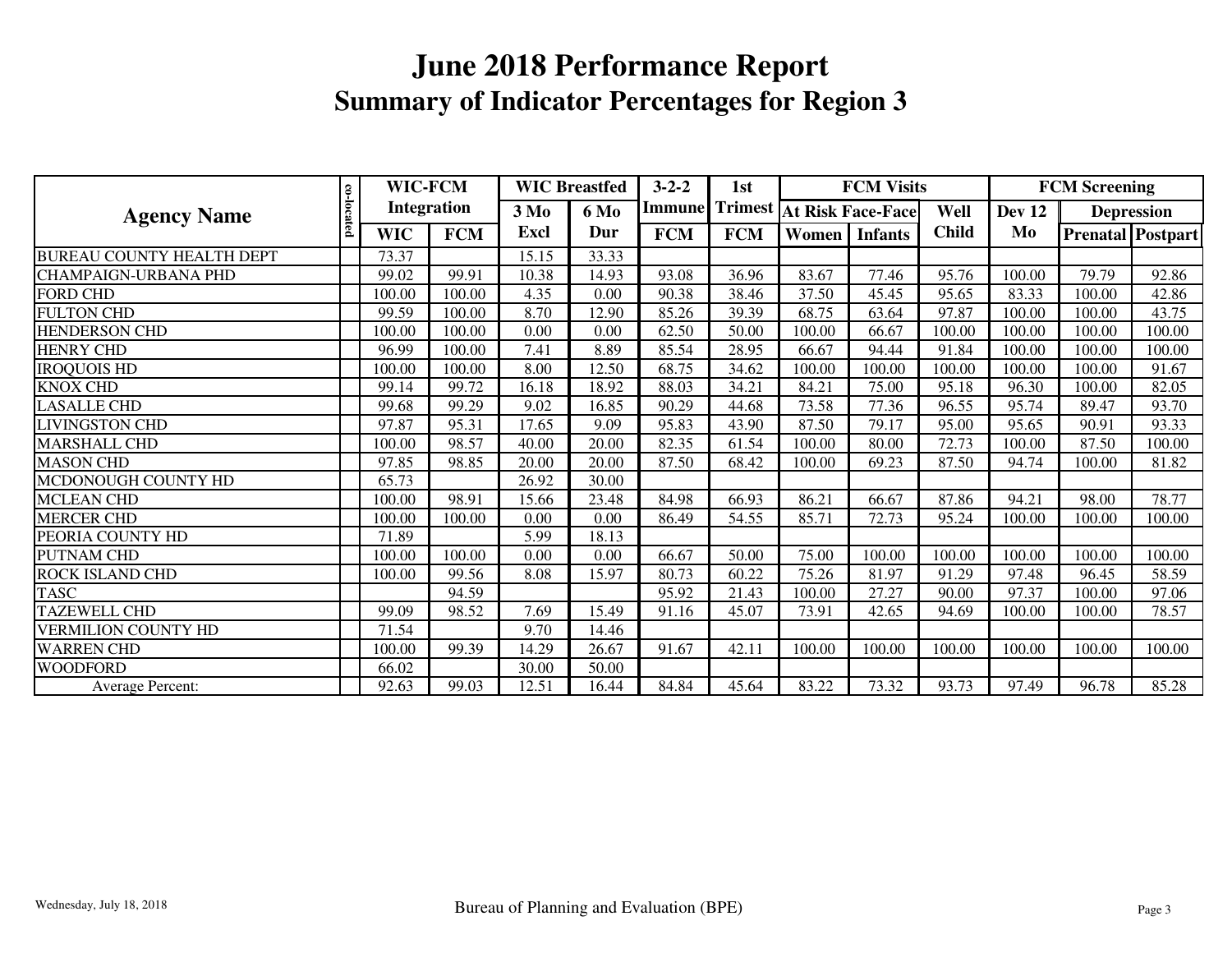| <b>Agency Name</b>         |            | WIC-FCM<br><b>Integration</b> |            | <b>WIC Breastfed</b> |       | $3 - 2 - 2$ | 1st            |                          | <b>FCM Visits</b> |              | <b>FCM Screening</b> |        |                          |
|----------------------------|------------|-------------------------------|------------|----------------------|-------|-------------|----------------|--------------------------|-------------------|--------------|----------------------|--------|--------------------------|
|                            |            |                               |            | $3\,M0$<br>6 Mo      |       | Immunel     | <b>Trimest</b> | <b>At Risk Face-Face</b> |                   | Well         | Dev 12               |        | <b>Depression</b>        |
|                            | co-located | <b>WIC</b>                    | <b>FCM</b> | Excl                 | Dur   | <b>FCM</b>  | <b>FCM</b>     | Women                    | <b>Infants</b>    | <b>Child</b> | Mo                   |        | <b>Prenatal</b> Postpart |
| <b>ADAMS CHD</b>           |            | 98.41                         | 100.00     | 11.63                | 15.00 | 89.39       | 50.82          | 88.24                    | 89.36             | 96.47        | 86.27                | 66.67  | 74.63                    |
| <b>BROWN CHD</b>           |            | 100.00                        | 95.83      | 50.00                | 0.00  | 88.24       | 0.00           | 100.00                   | 100.00            | 100.00       | 100.00               | 0.00   | 0.00                     |
| <b>CALHOUN CHD</b>         |            | 100.00                        | 100.00     | 33.33                | 40.00 | 100.00      | 100.00         | 0.00                     | 0.00              | 100.00       | 100.00               | 100.00 | 0.00                     |
| <b>CASS CHD</b>            |            | 99.11                         | 100.00     | 16.67                | 28.57 | 100.00      | 14.29          | 100.00                   | 87.50             | 100.00       | 100.00               | 100.00 | 87.50                    |
| <b>CHRISTIAN CHD</b>       |            | 100.00                        | 100.00     | 13.16                | 22.73 | 93.10       | 50.00          | 66.67                    | 59.09             | 96.55        | 100.00               | 83.33  | 77.78                    |
| <b>CLARK CHD</b>           |            | 100.00                        | 100.00     | 10.00                | 0.00  | 94.74       | 40.00          | 83.33                    | 77.78             | 90.91        | 93.33                | 100.00 | 100.00                   |
| <b>COLES CHD</b>           |            | 100.00                        | 100.00     | 17.78                | 25.00 | 91.57       | 40.00          | 76.47                    | 76.19             | 95.74        | 100.00               | 100.00 | 97.73                    |
| <b>CUMBERLAND CHD</b>      |            | 100.00                        | 100.00     | 15.38                | 14.29 | 89.47       | 36.36          | 100.00                   | 100.00            | 100.00       | 100.00               | 88.89  | 90.00                    |
| <b>DEWITT-PIATT BI-CHD</b> |            | 100.00                        | 100.00     | 22.22                | 13.33 | 90.32       | 55.00          | 40.00                    | 100.00            | 80.00        | 83.33                | 61.54  | 62.50                    |
| <b>DOUGLAS CHD</b>         |            | 100.00                        | 100.00     | 10.53                | 15.38 | 86.49       | 33.33          | 100.00                   | 100.00            | 80.95        | 100.00               | 80.00  | 95.00                    |
| <b>EDGAR CHD</b>           |            | 100.00                        | 100.00     | 15.00                | 18.18 | 91.53       | 46.67          | 80.00                    | 84.62             | 83.33        | 100.00               | 100.00 | 100.00                   |
| EFFINGHAM CHD              |            | 99.47                         | 100.00     | 8.11                 | 4.55  | 98.21       | 22.22          | 77.78                    | 87.50             | 96.88        | 100.00               | 100.00 | 88.24                    |
| <b>GREENE CHD</b>          |            | 100.00                        | 100.00     | 20.83                | 20.00 | 80.95       | 87.50          | 75.00                    | 100.00            | 93.33        | 100.00               | 100.00 | 100.00                   |
| <b>HANCOCK COUNTY HD</b>   |            | 62.82                         |            | 26.67                | 33.33 |             |                |                          |                   |              |                      |        |                          |
| <b>JERSEY CHD</b>          |            | 98.44                         | 100.00     | 4.00                 | 21.43 | 92.31       | 69.23          | 100.00                   | 100.00            | 100.00       | 100.00               | 100.00 | 100.00                   |
| <b>LOGAN CHD</b>           |            | 96.07                         | 99.35      | 18.75                | 21.74 | 72.00       | 44.44          | 25.00                    | 20.00             | 78.57        | 100.00               | 83.33  | 100.00                   |
| <b>MACON CHD</b>           |            | 100.00                        | 99.79      | 8.70                 | 11.88 | 87.70       | 46.77          | 52.00                    | 37.21             | 90.57        | 68.91                | 60.00  | 81.12                    |
| <b>MACOUPIN</b>            |            | 66.02                         |            | 13.46                | 11.76 |             |                |                          |                   |              |                      |        |                          |
| <b>MONTGOMERY CHD</b>      |            | 99.54                         | 99.05      | 15.22                | 25.81 | 92.23       | 68.00          | 72.73                    | 100.00            | 88.89        | 100.00               | 89.47  | 97.22                    |
| <b>MORGAN CHD</b>          |            | 100.00                        | 100.00     | 7.89                 | 8.00  | 81.36       | 57.14          | 86.67                    | 66.67             | 97.37        | 100.00               | 96.30  | 84.21                    |
| <b>MOULTRIE CHD</b>        |            | 100.00                        | 100.00     | 15.38                | 25.00 | 96.43       | 33.33          | 66.67                    | 100.00            | 100.00       | 100.00               | 100.00 | 100.00                   |
| PIKE CHD                   |            | 100.00                        | 98.29      | 29.41                | 30.77 | 97.50       | 65.00          | 90.91                    | 78.57             | 100.00       | 95.00                | 100.00 | 100.00                   |
| <b>SANGAMON CHD</b>        |            | 99.76                         | 99.20      | 6.47                 | 8.16  | 80.80       | 41.46          | 72.09                    | 67.91             | 92.36        | 96.97                | 98.37  | 96.14                    |
| <b>SCHUYLER CHD</b>        |            | 73.33                         | 100.00     | 0.00                 | 0.00  | 80.00       | 0.00           | 0.00                     | 0.00              | 66.67        | 100.00               | 100.00 | 100.00                   |
| <b>SCOTT CHD</b>           |            | 96.97                         | 100.00     | 0.00                 | 0.00  | 84.21       | 25.00          | 66.67                    | 50.00             | 100.00       | 87.50                | 100.00 | 100.00                   |
| <b>SHELBY CHD</b>          |            | 100.00                        | 100.00     | 5.26                 | 0.00  | 85.00       | 33.33          | 77.78                    | 100.00            | 96.77        | 100.00               | 100.00 | 100.00                   |
| Average Percent:           |            | 95.77                         | 99.65      | 15.23                | 15.96 | 89.31       | 44.16          | 70.75                    | 74.27             | 92.72        | 96.30                | 87.83  | 84.67                    |